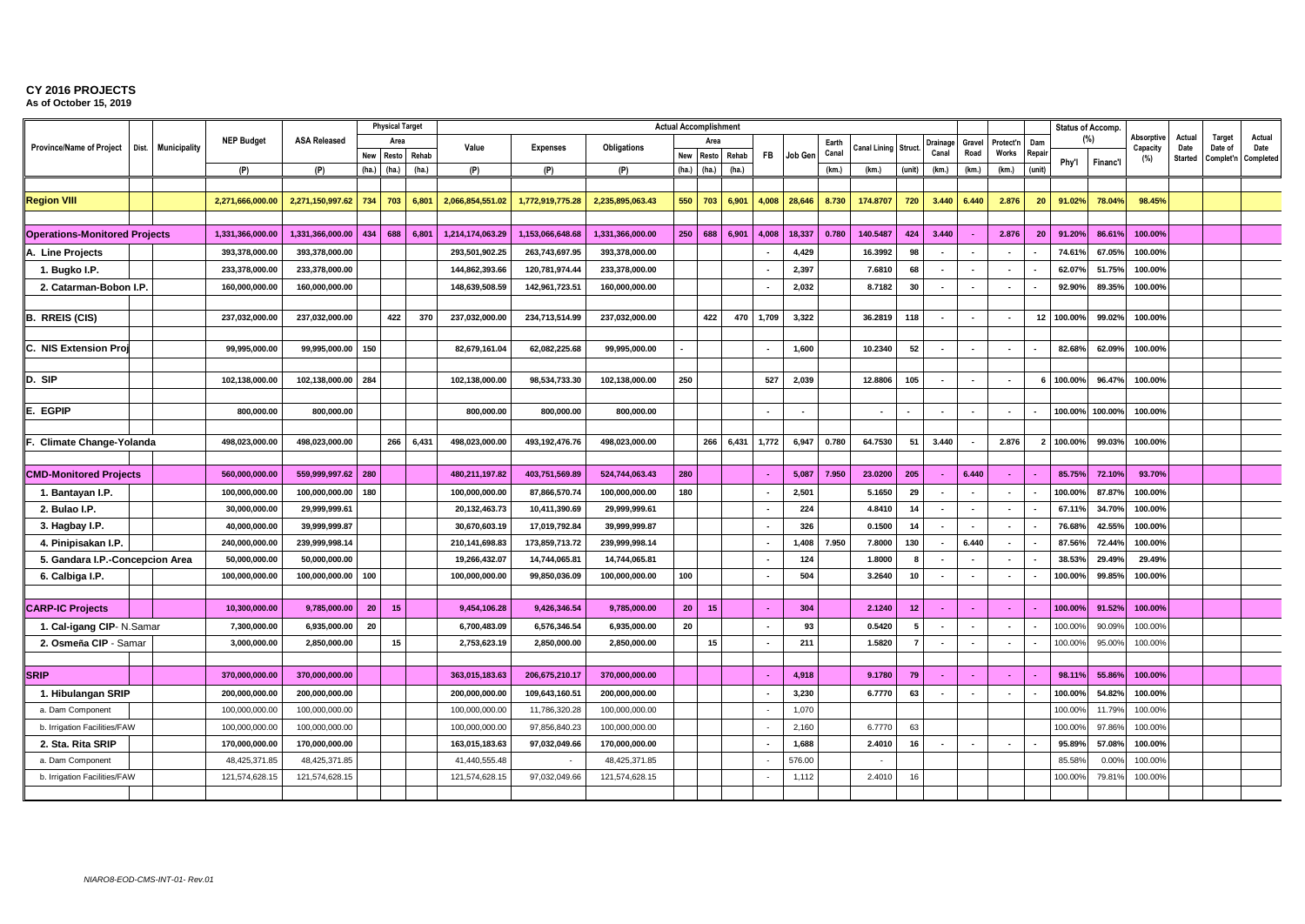**As of October 15, 2019** T/E U/F W/G

|                                                 |             |                    |                               |                               |       | <b>Physical Target</b> |       |                               |                               |                               |       | <b>Actual Accomplishment</b> |            |           |                |       |                  |          |          |        |           |        | <b>Status of Accomp</b> |                  |                       |                    |                          |                     |
|-------------------------------------------------|-------------|--------------------|-------------------------------|-------------------------------|-------|------------------------|-------|-------------------------------|-------------------------------|-------------------------------|-------|------------------------------|------------|-----------|----------------|-------|------------------|----------|----------|--------|-----------|--------|-------------------------|------------------|-----------------------|--------------------|--------------------------|---------------------|
| <b>Province/Name of Project</b>                 | Dist.       | Municipality       | <b>NEP Budget</b>             | <b>ASA Released</b>           |       | Area                   |       | Value                         | <b>Expenses</b>               | Obligations                   |       | Area                         |            |           |                | Earth | Canal Lining     | Struc    | Drainage | Gravel | Protect'n | Dam    |                         | (%)              | Absorptiv<br>Capacity | Actual<br>Date     | <b>Target</b><br>Date of | Actual<br>Date      |
|                                                 |             |                    |                               |                               | New   | Resto                  | Rehab |                               |                               |                               | New   | Resto                        | Rehab      | <b>FB</b> | Job Ger        | Canal |                  |          | Canal    | Road   | Works     | Repair | Phy'l                   | Financ'l         | (%)                   | Started            | Complet'n                | Completed           |
|                                                 |             |                    | (P)                           | (P)                           | (ha.) | (ha.)                  | (ha.) | (P)                           | (P)                           | (P)                           | (ha.) | (ha.)                        | (ha.)      |           |                | (km.) | (km.)            | (unit)   | (km.)    | (km.)  | (km.)     | (unit) |                         |                  |                       |                    |                          |                     |
| <b>REGION 8</b>                                 |             |                    | 2.271.666.000.00              | 2,271,150,997.62 734 703      |       |                        | 6,801 | 2.066.854.551.02              | 1,772,919,775.28              | 2.235.895.063.43              |       | 550 703                      | 6,901      | 4.008     | 28.646         | 8.730 | 174.871          | 720      | 3.440    | 6.440  | 2.876     | 20     | 91.02%                  | 78.04%           | 98.45%                |                    |                          |                     |
|                                                 |             |                    |                               |                               |       |                        |       |                               |                               |                               |       |                              |            |           |                |       |                  |          |          |        |           |        |                         |                  |                       |                    |                          |                     |
| <b>Operations-Monitored Projects</b>            |             |                    | 1,331,366,000.00              | 1,331,366,000.00              | 434   | 688                    | 6,801 | 1,214,174,063.29              | 1,153,066,648.68              | 1,331,366,000.00              | 250   | 688                          | 6,901      | 4,008     | 18,337         | 0.780 | 140.5487         | 424      | 3.440    |        | 2.876     | 20     | 91.20%                  | 86.61%           | 100.00%               |                    |                          |                     |
|                                                 |             |                    |                               |                               |       |                        |       |                               |                               |                               |       |                              |            |           |                |       |                  |          |          |        |           |        |                         |                  |                       |                    |                          |                     |
| Line Projects                                   |             |                    | 393,378,000.00                | 393,378,000.00                |       |                        |       | 293,501,902.25                | 263,743,697.95                | 393,378,000.00                |       |                              |            |           | 4,429          |       | 16.3992          | 98       |          |        |           |        | 74.61°                  | 67.05%           | 100.00%               |                    |                          |                     |
| Northern Samar                                  |             |                    | 393,378,000.00                | 393,378,000.00                |       |                        |       | 293,501,902.25                | 263,743,697.95                | 393,378,000.00                |       |                              |            |           | 4,429          |       | 16.3992          | 98       |          |        |           |        | 74.61                   | 67.05%           | 100.00%               |                    |                          |                     |
| 1 Bugko Irrigation Project                      |             | Mondragon          | 233,378,000.00                | 233,378,000.00                |       |                        |       | 144,862,393.66                | 120,781,974.44                | 233,378,000.00                |       |                              |            |           | 2,397<br>2,032 |       | 7.6810<br>8.7182 | 68<br>30 |          |        |           |        | 62.079<br>92.909        | 51.75%<br>89.35% | 100.00%<br>100.00%    | 4/2016<br>4/2016   | 3/2018<br>3/2018         |                     |
| 2 Catarman-Bobon I.P.                           |             | Catarman           | 160,000,000.00                | 160,000,000.00                |       |                        |       | 148,639,508.59                | 142,961,723.51                | 160,000,000.00                |       |                              |            |           |                |       |                  |          |          |        |           |        |                         |                  |                       |                    |                          |                     |
| B. RREIS (Rehab./Rest. of Ext'ng. Irrigation Sy |             |                    | 237,032,000.00                | 237,032,000.00                |       | 422                    | 370   | 237,032,000.00                | 234,713,514.99                | 237,032,000.00                |       | 422                          | 470        | 1,709     | 3,322          |       | 36.2819          | 118      |          | $\sim$ | $\sim$    | 12     | 100.00%                 | 99.02%           | 100.00%               |                    |                          |                     |
| <b>Communal Irrigation Systems</b>              |             |                    |                               |                               |       |                        |       |                               |                               |                               |       |                              |            |           |                |       |                  |          |          |        |           |        |                         |                  |                       |                    |                          |                     |
| <b>Northern Leyte</b>                           |             |                    | 50,851,000.00                 | 50,851,000.00                 |       | 107                    |       | 50,851,000.00                 | 50,588,484.88                 | 50,851,000.00                 |       | 107                          |            | 1,037     | 1,148          |       | 10.3718          | 39       |          |        |           |        | 100.00%                 | 99.48%           | 100.00%               |                    |                          |                     |
| 1 Amagos CIS                                    | $\vee$      | Bato               | 9,563,000.00                  | 9,563,000.00                  |       | 50                     |       | 9,563,000.00                  | 9,535,162.88                  | 9,563,000.00                  |       | 50                           |            | 420       | 157            |       | 2.6198           |          |          |        |           |        | 100.00%                 | 99.71%           | 100.00%               | 4/28/16            | 8/25/16                  | 9/8/16              |
| 2 Gov. Jaro CIS                                 |             | Babatngon          | 10,667,000.00                 | 10,667,000.00                 |       | 40                     |       | 10,667,000.00                 | 10,602,998.00                 | 10,667,000.00                 |       | 40                           |            | 81        | 162            |       | 3.6130           | 17       |          |        |           |        | 100.00%                 | 99.40%           | 100.00%               | 4/28/16            | 9/9/16                   | 9/14/16             |
| 3 Palaraw CIS                                   | Ш           | Leyte              | 10,621,000.00                 | 10,621,000.00                 |       | 17                     |       | 10,621,000.00                 | 10,567,024.00                 | 10,621,000.00                 |       | 17                           |            | 36        | 184            |       | 1.9480           | 15       |          |        |           |        | 100.009                 | 99.49%           | 100.00%               | 4/28/16            | 9/9/16                   | 9/26/16             |
| 4 San Juan CIS                                  | $\vee$      | Baybay             | 20,000,000.00                 | 20,000,000.00                 |       |                        |       | 20,000,000.00                 | 19,883,300.00                 | 20,000,000.00                 |       |                              |            | 500       | 645            |       | 2.1910           |          |          |        |           |        | 100.009                 | 99.42%           | 100.00%               | 8/9/16             | 3/6/17                   | 3/4/17              |
| <b>Southern Leyte</b>                           |             |                    | 27,500,000.00                 | 27,500,000.00                 |       | 224                    | 30    | 27,500,000.00                 | 27,328,135.76                 | 27,500,000.00                 |       | 224                          | 30         | 575       | 753            |       | 6.9556           | 10       |          |        |           |        | 100.00%                 | 99.38%           | 100.00%               |                    |                          |                     |
| Anilao CIS                                      | Lone        | Liloan             | 6,000,000.00                  | 6,000,000.00                  |       | 45                     |       | 6,000,000.00                  | 5,957,510.00                  | 6,000,000.00                  |       | 45                           |            | 20        | 149            |       | 0.7200           |          |          |        |           |        | 100.009                 | 99.29%           | 100.00%               | 5/4/16             | 8/16/1                   | 12/15/16            |
| 2 Cagnitoan CIS                                 | Lone        | Maasin City        | 3,500,000.00                  | 3,500,000.00                  |       | 3 <sub>0</sub>         |       | 3,500,000.00                  | 3,479,000.00                  | 3,500,000.00                  |       | 30                           |            | 50        | 136            |       | 0.7534           | -3       |          |        |           |        | 100.00%                 | 99.40%           | 100.00%               | 5/9/16             | 7/22/1                   | 9/28/16             |
| 3 Maac CIS                                      | Lone        | Sogod              | 6,000,000.00                  | 6,000,000.00                  |       | 75                     |       | 6,000,000.00                  | 5,959,560.00                  | 6,000,000.00                  |       | 75                           |            | 175       | 155            |       | 2.9006           |          |          |        |           |        | 100.00%                 | 99.33%           | 100.00%               | 5/9/16             | 8/21/1                   | 12/15/16            |
| 4 Otama-Biasong CIS                             | Lone        | Hinunangan         | 5,500,000.00                  | 5,500,000.00                  |       | 16                     | 30    | 5,500,000.00                  | 5,467,000.00                  | 5,500,000.00                  |       | 16                           | 30         | 97        | 145            |       | 0.6786           |          |          |        |           |        | 100.009                 | 99.40%           | 100.00%               | 5/9/16             | 8/6/16                   | 9/30/16             |
| 5 San Joaquin                                   | Lone        | Macrohon           | 2,500,000.00                  | 2,500,000.00                  |       | 13                     |       | 2,500,000.00                  | 2,485,000.00                  | 2,500,000.00                  |       | 13                           |            | 165       | 59             |       | 0.8430           | -3       |          |        |           |        | 100.00%                 | 99.40%           | 100.00%               | 5/9/16             | 7/7/16                   | 7/30/16             |
| 6 Tampoong CIS                                  | Lone        | Sogod              | 4,000,000.00                  | 4,000,000.00                  |       | 45                     |       | 4,000,000.00                  | 3,980,065.76                  | 4,000,000.00                  |       | 45                           |            | 68        | 109            |       | 1.0600           |          |          |        |           |        | 100.009                 | 99.50%           | 100.00%               | 5/9/16             | 7/22/16                  | 9/9/16              |
| <b>Biliran</b>                                  |             |                    | 6,060,000.00                  | 6,060,000.00                  |       | 12                     |       | 6,060,000.00                  | 6,017,665.34                  | 6,060,000.00                  |       | 12                           |            | 49        | 120            |       | 1.3325           |          |          |        |           |        | 100.00°                 | 99.30%           | 100.00%               |                    |                          |                     |
| 1 Catmon CIS                                    | Lone        | Naval              | 6,060,000.00                  | 6,060,000.00                  |       | 12                     |       | 6,060,000.00                  | 6,017,665.34                  | 6,060,000.00                  |       | 12                           |            | 49        | 120            |       | 1.3325           | 3        |          |        |           |        | 100.009                 | 99.30%           | 100.00%               | 5/2/16             | 8/14/16                  | 10/14/16            |
|                                                 |             |                    |                               |                               |       |                        |       |                               |                               |                               |       |                              |            |           |                |       |                  |          |          |        |           |        |                         |                  |                       |                    |                          |                     |
| <b>Eastern Samar</b>                            |             |                    | 139,000,000.00                | 139,000,000.00                |       |                        | 340   | 139,000,000.00                | 138,558,331.42                | 139,000,000.00                |       |                              | 440        |           | 909            |       | 13.3050          | 35       |          |        |           |        | 100.00%                 | 99.68%           | 100.00%               |                    |                          |                     |
| Balangiga CIS                                   | Lone        | Balangiga          | 18,000,000.00                 | 18,000,000.00                 |       |                        | 100   | 18,000,000.00                 | 17,897,695.47                 | 18,000,000.00                 |       |                              | 100        |           | 107            |       | 3.330            |          |          |        |           |        | 100.00%                 | 99.43%           | 100.00%               | 3/29/16            | 1/23/1                   | 6/30/17             |
| 2 Bangon CIS                                    | Lone        | Balangkayar        | 3,000,000.00                  | 3,000,000.00                  |       |                        | 30    | 3,000,000.00                  | 2,979,891.61                  | 3,000,000.00                  |       |                              | 30         |           | 61             |       | 0.4800           |          |          |        |           |        | 100.009                 | 99.33%           | 100.00%               | 3/28/16            | 7/25/16                  | 11/15/16            |
| 3 Borongan CIS                                  | Lone        | Borongan           | 60,000,000.00<br>8,000,000.00 | 60,000,000.00<br>8,000,000.00 |       |                        | 40    | 60,000,000.00<br>8,000,000.00 | 59,961,695.61<br>7,972,951.07 | 60,000,000.00<br>8,000,000.00 |       |                              | $\Delta$ C |           | 217<br>85      |       | 2.9060           |          |          |        |           |        | 100.00%<br>100.009      | 99.94%<br>99.66% | 100.00%<br>100.00%    | 4/15/16<br>6/7/16  | 2/11/1<br>2/2/17         | 12/31/17            |
| 4 Maslog-Panik-an CIS<br>5 Osmeña CIS           | one<br>Lone | Dolores<br>Dolores | 8,000,000.00                  | 8,000,000.00                  |       |                        | 40    | 8,000,000.00                  | 7,949,773.65                  | 8,000,000.00                  |       |                              | $\Delta$ C |           | 89             |       | 3.4020           |          |          |        |           |        | 100.00%                 | 99.37%           | 100.00%               | 6/7/16             | 2/2/17                   | 3/15/18             |
| 6 Rizal CIS                                     | Lone        | Dolores            | 5,000,000.00                  | 5,000,000.00                  |       |                        | 40    | 5,000,000.00                  | 4,968,306.26                  | 5,000,000.00                  |       |                              | 40         |           | 65             |       | 1.6180           |          |          |        |           |        | 100.00%                 | 99.37%           | 100.00%               | 3/28/16            | 8/24/1                   | 3/15/17             |
| 7 Saliang CIS                                   | Lone        | Dolores            | 8,000,000.00                  | 8,000,000.00                  |       |                        | 50    | 8,000,000.00                  | 7,950,237.53                  | 8,000,000.00                  |       |                              | 150        |           | -97            |       | 0.2000           |          |          |        |           |        | 100.009                 | 99.38%           | 100.00%               | 6/7/16             | 3/4/17                   | 8/15/17             |
| 8 Sulat CIS                                     | Lone        | Sulat              | 24,000,000.00                 | 24,000,000.00                 |       |                        |       | 24,000,000.00                 | 23,910,025.18                 | 24,000,000.00                 |       |                              |            |           | 97             |       | 0.927            |          |          |        |           |        | 100.009                 | 99.63%           | 100.00%               | 6/15/16            | 5/15/1                   | 12/31/17            |
| 9 Villahermosa CIS                              | Lone        | Dolores            | 5,000,000.00                  | 5,000,000.00                  |       |                        | 40    | 5,000,000.00                  | 4,967,755.04                  | 5,000,000.00                  |       |                              | 40         |           | 91             |       | 0.4420           |          |          |        |           |        | 100.009                 | 99.36%           | 100.00%               | 6/7/16             | 12/2/16                  | 6/15/17             |
|                                                 |             |                    |                               |                               |       |                        |       |                               |                               |                               |       |                              |            |           |                |       |                  |          |          |        |           |        |                         |                  |                       |                    |                          |                     |
| <b>Northern Samar</b>                           |             |                    | 13,621,000.00                 | 13,621,000.00                 |       | 79                     |       | 13,621,000.00                 | 12,220,897.59                 | 13,621,000.00                 |       | 79                           |            | 48<br>48  | 392            |       | 4.3170           | 31       |          |        |           |        | 100.00%                 | 89.72%           | 100.00%               |                    |                          |                     |
| 1 Cabacungan CIS<br>2 Macagtas CIS              |             | Allen<br>Catarman  | 3,000,000.00<br>10,621,000.00 | 3,000,000.00<br>10,621,000.00 |       | 10<br>69               |       | 3,000,000.00<br>10,621,000.00 | 1,711,884.69<br>10,509,012.90 | 3,000,000.00<br>10,621,000.00 |       | 10<br>69                     |            |           | 88<br>304      |       | 1.3180<br>2.9990 | 27       |          |        |           |        | 100.00%<br>100.009      | 57.06%<br>98.95% | 100.00%<br>100.00%    | 10/2016<br>11/2016 | 12/201<br>11/201         | 3/24/17<br>12/15/17 |
|                                                 |             |                    |                               |                               |       |                        |       |                               |                               |                               |       |                              |            |           |                |       |                  |          |          |        |           |        |                         |                  |                       |                    |                          |                     |
| . NIS Extension Project                         |             |                    | 99,995,000.00                 | 99,995,000.00                 | 150   |                        |       | 82,679,161.04                 | 62,082,225.68                 | 99,995,000.00                 |       |                              |            | a.        | 1,600          |       | 10.2340          | 52       |          |        | $\sim$    |        | 82.68%                  | 62.09%           | 100.00%               |                    |                          |                     |
| <b>National Irrigation Systems</b>              |             |                    |                               |                               |       |                        |       |                               |                               |                               |       |                              |            |           |                |       |                  |          |          |        |           |        |                         |                  |                       |                    |                          |                     |
| <b>Western Samar</b>                            |             |                    | 99,995,000.00                 | 99,995,000.00                 | 150   |                        |       | 82,679,161.04                 | 62,082,225.68                 | 99,995,000.00                 |       |                              |            |           | 1,600          |       | 10.2340          | 52       |          |        |           |        | 82.68%                  | 62.09%           | 100.00%               |                    |                          |                     |
| 1 Basey IS Extension                            |             | Basey              | 99,995,000.00                 | 99,995,000.00                 | 150   |                        |       | 82,679,161.04                 | 62,082,225.68                 | 99,995,000.00                 |       |                              |            |           | 1,600          |       | 10.2340          | 52       |          |        |           |        | 82.689                  | 62.09%           | 100.00%               | 8/19/16            | 3/31/19                  |                     |
| <b>SIP (Small Irrigation Projects)</b>          |             |                    | 102.138.000.00                | 102.138.000.00                | 284   |                        |       | 102,138,000.00                | 98,534,733.30                 | 102.138.000.00                | 250   |                              |            | 527       | 2.039          |       | 12,8806          | 105      |          |        |           |        | 100.00%                 | 96.47%           | 100.00%               |                    |                          |                     |
| <b>Northern Leyte</b>                           |             |                    | 3,716,000.00                  | 3,716,000.00                  | 14    |                        |       | 3,716,000.00                  | 3,716,000.00                  | 3,716,000.00                  |       |                              |            | 35        | 64             |       | 0.1527           |          |          |        |           |        | 100.00%                 | 100.00%          | 100.00%               |                    |                          |                     |
| 1 Canmole CIP                                   | IV          | Merida             | 3,716,000.00                  | 3,716,000.00                  | 14    |                        |       | 3,716,000.00                  | 3,716,000.00                  | 3,716,000.00                  |       |                              |            | 35        | 64             |       | 0.1527           |          |          |        |           |        | 100.00%                 | 100.00%          | 100.00%               | 6/9/16             | 8/22/16                  | 7/22/16             |
|                                                 |             |                    |                               |                               |       |                        |       |                               |                               |                               |       |                              |            |           |                |       |                  |          |          |        |           |        |                         |                  |                       |                    |                          |                     |
| <b>Southern Leyte</b>                           |             |                    | 16,500,000.00                 | 16,500,000.00                 | 66    |                        |       | 16,500,000.00                 | 16,500,000.00                 | 16,500,000.00                 | 66    |                              |            | 76        | 305            |       | 2.9902           | 16       |          |        |           |        |                         | 100.00% 100.00%  | 100.00%               |                    |                          |                     |

*NIARO8-EOD-CMS-INT-01- Rev.01*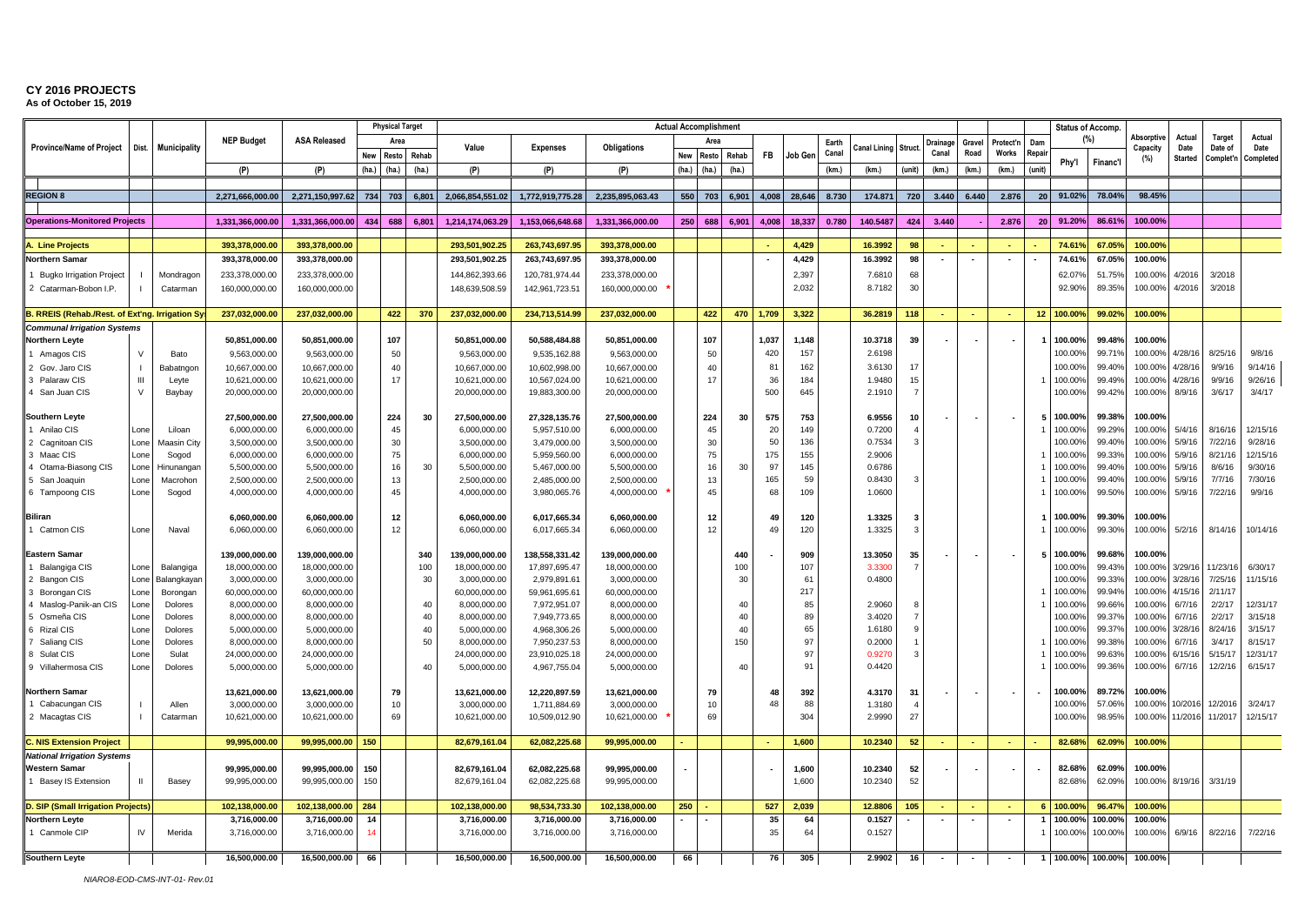**As of October 15, 2019** T/E U/F W/G

|                                                 |               |                                      |                               |                               |          | <b>Physical Target</b> |           |                               |                               |                                | <b>Actual Accomplishmen</b> |       |           |           |            |       |              |                |         |        |                          |                         | <b>Status of Accomp.</b> |                   |                    |                    |                      |                     |
|-------------------------------------------------|---------------|--------------------------------------|-------------------------------|-------------------------------|----------|------------------------|-----------|-------------------------------|-------------------------------|--------------------------------|-----------------------------|-------|-----------|-----------|------------|-------|--------------|----------------|---------|--------|--------------------------|-------------------------|--------------------------|-------------------|--------------------|--------------------|----------------------|---------------------|
|                                                 |               |                                      | <b>NEP Budget</b>             | <b>ASA Released</b>           |          | Area                   |           |                               |                               |                                |                             | Area  |           |           |            | Earth |              |                | )rainao | Gravel | rotect'n                 | Dam                     | (%)                      |                   | Absorptive         | Actual             | <b>Target</b>        | Actual              |
| <b>Province/Name of Project</b>                 | Dist.         | Municipality                         |                               |                               | New      | Resto                  | Rehab     | Value                         | <b>Expenses</b>               | <b>Obligations</b>             | <b>New</b>                  | Resto | Rehab     | <b>FB</b> | Job Ger    | Canal | Canal Lining | <b>Struc</b>   | Canal   | Road   | Works                    | Repair                  |                          |                   | Capacity<br>(%)    | Date<br>Started    | Date of<br>Complet'n | Date<br>Completed   |
|                                                 |               |                                      | (P)                           | (P)                           | (ha.)    | (ha.)                  | (ha.)     | (P)                           | (P)                           | (P)                            | (ha.)                       | (ha.) | (ha.)     |           |            | (km.) | (km)         | (unit)         | (km)    | (km.)  | (km)                     | (unit)                  | Phy'l                    | Financ'l          |                    |                    |                      |                     |
| 1 Sap-ang CIP                                   | Lone          | Silago                               | 12,000,000.00                 | 12,000,000.00                 | 48       |                        |           | 12,000,000.00                 | 12,000,000.00                 | 12,000,000.00                  | 48                          |       |           | 61        | 179        |       | 1.43065      | 12             |         |        |                          |                         | 100.00%                  | 100.00%           | 100.00%            | 6/15/16            | 11/11/1              | 12/9/16             |
| 2 So. Leyte SU CIP                              | Lone          | Hinunangan                           | 4,500,000.00                  | 4,500,000.00                  | 18       |                        |           | 4,500,000.00                  | 4,500,000.00                  | 4,500,000.00                   | 18                          |       |           | 15        | 126        |       | 1.5595       |                |         |        |                          |                         | 100.00%                  | 100.00%           | 100.00%            | 6/15/16            | 9/12/16              | 10/30/16            |
|                                                 |               |                                      |                               |                               |          |                        |           |                               |                               |                                |                             |       |           |           |            |       |              |                |         |        |                          |                         |                          |                   |                    |                    |                      |                     |
| <b>Biliran</b>                                  |               |                                      | 18,720,000.00                 | 18,720,000.00                 | 83       |                        |           | 18,720,000.00                 | 18,719,520.63                 | 18,720,000.00                  | 83                          |       |           | 162       | 293        |       | 1.7767       | 19             |         |        | $\overline{\phantom{a}}$ | $\overline{\mathbf{3}}$ | 100.00%                  | 100.00%           | 100.00%            |                    |                      |                     |
| 1 Capinyahan CIP                                | Lone          | Naval                                | 8,720,000.00                  | 8,720,000.00                  | 43       |                        |           | 8,720,000.00                  | 8,719,520.63                  | 8,720,000.00                   | 43                          |       |           | 109       | 146        |       | 1.3130       |                |         |        |                          | $\overline{2}$          | 100.009                  | 99.99%            | 100.00%            | 6/14/16            | 10/11/16             | 12/28/16            |
| 2 Imelda CIP                                    | Lone          | Naval                                | 10,000,000.00                 | 10,000,000.00                 | 40       |                        |           | 10,000,000.00                 | 10,000,000.00                 | 10,000,000.00                  | 40                          |       |           | 53        | 147        |       | 0.46365      | 12             |         |        |                          |                         | 100.00%                  | 100.00%           | 100.00%            | 6/14/16            | 10/21/1              | 12/14/16            |
|                                                 |               |                                      |                               |                               |          |                        |           |                               |                               |                                |                             |       |           |           |            |       |              |                |         |        |                          |                         |                          |                   |                    |                    |                      |                     |
| <b>Eastern Samar</b>                            |               |                                      | 9,000,000.00                  | 9,000,000.00                  | 20       |                        |           | 9,000,000.00                  | 9,000,000.00                  | 9,000,000.00                   |                             |       |           |           | 66         |       |              |                |         | $\sim$ | ٠.                       |                         | 100.00%                  | 100.00%           | 100.00%            |                    |                      |                     |
| 1 Aroganga CIP                                  | Lone          | Dolores                              | 9,000,000.00                  | 9,000,000.00                  | 20       |                        |           | 9,000,000.00                  | 9,000,000.00                  | 9,000,000.00                   |                             |       |           |           | 66         |       |              |                |         |        |                          |                         | 100.009                  | 100.00%           | 100.00%            | 3/28/16            | 9/23/16              | 7/15/17             |
|                                                 |               |                                      |                               |                               |          |                        |           |                               |                               |                                |                             |       |           |           |            |       |              |                |         |        |                          |                         |                          |                   |                    |                    |                      |                     |
| <b>Northern Samar</b>                           |               |                                      | 30,000,000.00                 | 30,000,000.00                 | 20       |                        |           | 30,000,000.00                 | 26,478,503.28                 | 30,000,000.00                  | 20                          |       |           |           | 442        |       | 1.3150       | 12             |         |        | $\blacksquare$           |                         | 100.00%                  | 88.26%            | 100.00%            |                    |                      |                     |
| Maxvilla CIP                                    |               | Victoria                             | 15,000,000.00                 | 15,000,000.00                 | 20       |                        |           | 15,000,000.00                 | 11,672,383.00                 | 15,000,000.00                  | 20                          |       |           |           | 311        |       | 1.3150       | 8              |         |        |                          |                         | 100.00%                  | 77.82%            | 100.00%            | 7/28/16            | 3/2018               | 1/15/19             |
| 2 Sinimangan CIP, Ph. 1                         |               | Lavezares                            | 15,000,000.00                 | 15,000,000.00                 |          |                        |           | 15,000,000.00                 | 14,806,120.28                 | 15,000,000.00                  |                             |       |           |           | 131        |       |              |                |         |        |                          |                         | 100.00%                  | 98.71%            | 100.00%            | 12/2016            | 12/2017              | 12/29/17            |
| <b>Western Samar</b>                            |               |                                      | 24,202,000.00                 | 24,202,000.00                 |          |                        |           |                               | 24,120,709.39                 | 24,202,000.00                  | 81                          |       |           | 254       | 869        |       | 6.6460       | 58             |         |        |                          |                         | 100.00%                  | 99.66%            | 100.00%            |                    |                      |                     |
| 1 Cabikahan-Dinabongar                          |               |                                      |                               |                               | 81       |                        |           | 24,202,000.00                 |                               |                                |                             |       |           | 50        | 242        |       | 1.1690       | 15             |         |        |                          |                         | 100.00%                  | 99.95%            | 100.00%            | 3/29/16            | 10/24/1              | 3/22/17             |
| 2 Casandig CIP                                  | Ш             | Calbayog Cit <sub>)</sub><br>Paranas | 3,600,000.00<br>8,902,000.00  | 3,600,000.00<br>8,902,000.00  | 12<br>30 |                        |           | 3,600,000.00<br>8,902,000.00  | 3,598,041.8<br>8,878,089.77   | 3,600,000.00<br>8,902,000.00   | 12<br>30                    |       |           | 98        | 307        |       | 1.0990       | $\overline{A}$ |         |        |                          |                         | 100.00%                  | 99.73%            | 100.00%            | 3/29/16            | 11/23/1              | 9/12/17             |
| 3 Sigo CIP                                      |               | Calbayog City                        | 11,700,000.00                 | 11,700,000.00                 | 39       |                        |           | 11,700,000.00                 | 11,644,577.81                 | 11,700,000.00                  | 39                          |       |           | 106       | 320        |       | 4.3780       | 39             |         |        |                          |                         | 100.00%                  | 99.53%            | 100.00%            | 3/29/16            | 12/23/1              | 12/22/17            |
|                                                 |               |                                      |                               |                               |          |                        |           |                               |                               |                                |                             |       |           |           |            |       |              |                |         |        |                          |                         |                          |                   |                    |                    |                      |                     |
| <b>EGPIP (Establishment of Ground Pump Irri</b> |               |                                      | 800,000.00                    | 800,000.00                    |          |                        |           | 800,000.00                    | 800,000.00                    | 800,000.00                     |                             |       |           | $\sim$    |            |       |              |                |         |        |                          |                         | 100.00%                  | 100.00%           | 100.00%            |                    |                      |                     |
| <b>Northern Leyte</b>                           |               |                                      | 800,000.00                    | 800,000.00                    |          |                        |           | 800,000.00                    | 800,000.00                    | 800,000.00                     |                             |       |           |           |            |       |              |                |         |        |                          |                         | 100.00%                  | 100.00%           | 100.00%            |                    |                      |                     |
| Cabacungan PIP                                  |               | Dulag                                | 200,000.00                    | 200,000.00                    |          |                        |           | 200,000.00                    | 200,000.00                    | 200,000.00                     |                             |       |           |           |            |       |              |                |         |        |                          |                         | 100.009                  | 100.00%           | 100.00%            | 9/26/16            | 10/25/1              | 11/3/16             |
| 2 Capoocan PIP                                  | $\mathbf{H}$  | Capoocan                             | 200,000.00                    | 200,000.00                    |          |                        |           | 200,000.00                    | 200,000.00                    | 200,000.00                     |                             |       |           |           |            |       |              |                |         |        |                          |                         | 100.009                  | 100.00%           | 100.00%            | 9/26/16            | 10/25/1              | 11/3/16             |
| 3 Kananga PIP                                   | IV            | Baybay                               | 200,000.00                    | 200,000.00                    |          |                        |           | 200,000.00                    | 200,000.00                    | 200,000.00                     |                             |       |           |           |            |       |              |                |         |        |                          |                         | 100.00%                  | 100.00%           | 100.00%            | 9/26/16            | 10/25/1              | 11/3/16             |
| 4 Union PIP                                     | $\mathbf{H}$  | Mayorga                              | 200,000.00                    | 200,000.00                    |          |                        |           | 200,000.00                    | 200,000.00                    | 200,000.00                     |                             |       |           |           |            |       |              |                |         |        |                          |                         | 100.00%                  | 100.00%           | 100.00%            | 9/26/16            | 10/25/1              | 11/3/16             |
| <b>Climate Change-Yolanda</b>                   |               |                                      | 498,023,000.00                | 498,023,000.00                |          | 266                    | 6.431     | 498,023,000.00                | 493,192,476.7                 | 498,023,000.00                 |                             | 266   | 6.431     | 1,772     | 6.947      | 0.780 | 64.7530      | 51             | 3.440   |        | 2.876                    |                         | 100.00                   | 99.03%            | 100.00%            |                    |                      |                     |
| <b>National Irrigation Systems</b>              |               |                                      |                               |                               |          |                        |           |                               |                               |                                |                             |       |           |           |            |       |              |                |         |        |                          |                         |                          |                   |                    |                    |                      |                     |
| <b>Northern Leyte</b>                           |               |                                      | 456,408,000.00                | 456,408,000.00                |          | 266                    | 5,565     | 456,408,000.00                | 451,859,648.09                | 456,408,000.00                 |                             | 266   | 5,565     | 1,772     | 6,125      |       | 57.7910      | 32             | 3.440   |        | 2.876                    | $\overline{2}$          | 100.00%                  | 99.00%            | 100.00%            |                    |                      |                     |
| <b>Balire North RIS</b>                         | Ш             | MacArthur                            | 22,584,000.00                 | 22,584,000.00                 |          |                        | 300       | 22,584,000.00                 | 22,538,383.17                 | 22,584,000.00                  |                             |       | 300       | 272       | 339        |       | 1.5940       |                |         |        |                          |                         | 100.00%                  | 99.80%            | 100.00%            | 3/31/16            | 3/30/17              | 6/2/17              |
| 2 Balire South RIS                              | П             | MacArthur                            | 2,556,000.00                  | 2,556,000.00                  |          |                        | 20        | 2,556,000.00                  | 2,273,196.37                  | 2,556,000.00                   |                             |       | 20        | 15        | 79         |       | 0.6650       |                |         |        |                          |                         | 100.00%                  | 88.94%            | 100.00%            | 7/19/16            | 4/25/17              | 10/17/16            |
| 3 Bao RIS                                       | $\mathsf{IV}$ | Ormoc City                           | 95,917,000.00                 | 95,917,000.00                 |          |                        | 199       | 95,917,000.00                 | 95,324,780.72                 | 95,917,000.00                  |                             |       | 199       |           | 1,011      |       | 6.6250       | 5              | 0.550   |        | 1.000                    |                         | 100.00%                  | 99.38%            | 100.00%            | 3/24/16            | 1/16/1               | 11/30/17            |
| 4 Binahaan North RIS                            |               | Sta. Fe                              | 1,121,000.00                  | 1,121,000.00                  |          |                        | 43        | 1,121,000.00                  | 1,121,000.00                  | 1,121,000.00                   |                             |       | 43        | 42        | 29         |       |              |                |         |        | 0.220                    |                         | 100.00%                  | 100.00%           | 100.00%            | 5/16/16            | 11/11/1              | 11/11/16            |
| 5 Binahaan South RIS                            |               | Pastrana                             | 1,068,000.00                  | 1,068,000.00                  |          |                        | 37        | 1,068,000.00                  | 1,068,000.00                  | 1,068,000.00                   |                             |       | 37        | 36        | 59         |       | 0.4600       |                |         |        |                          |                         | 100.00%                  | 100.00%           | 100.00%            | 5/5/16             | 10/31/1              | 11/11/16            |
| 6 Bito RIS                                      | $\vee$        | Javier                               | 50,558,000.00                 | 50,558,000.00                 |          | 40                     | 1,602     | 50,558,000.00                 | 50,558,000.00                 | 50,558,000.00                  |                             | 40    | 1,602     |           | 575        |       | 1.5400       |                |         |        |                          |                         | 100.00%                  | 100.00%           | 100.00%            | 4/19/16            | 2/13/17              | 6/22/17             |
| 7 Daguitan RIS                                  | $\mathbf{I}$  | Burauen                              | 3,741,000.00                  | 3,741,000.00                  |          |                        | 100       | 3,741,000.00                  | 3,724,512.00                  | 3,741,000.00                   |                             |       | 100       | 73        | 255        |       |              |                |         |        | 0.026                    |                         | 100.00%                  | 99.56%            | 100.00%            | 4/27/16            | 4/30/1               | 4/30/17             |
| 8 Gibuga RIS                                    | Ш             | Mayorga                              | 1,822,000.00                  | 1,822,000.00                  |          |                        | 22        | 1,822,000.00                  | 1,809,894.65                  | 1,822,000.00                   |                             |       | 22        | 80        | 63         |       | 0.3350       | -2             |         |        |                          |                         | 100.00%                  | 99.34%            | 100.00%            | 5/5/16             | 1/30/1               | 9/30/16             |
| 9 Guinarona RIS                                 | $\mathbf{H}$  | agami, Tabont                        | 44,387,000.00                 | 44,387,000.00                 |          |                        | 370       | 44,387,000.00                 | 42,271,041.31                 | 44,387,000.00                  |                             |       | 370       | 270       | 964        |       | 13.4220      |                |         |        |                          |                         | 100.00%                  | 95.23%            | 100.00%            | 4/27/16            | 3/24/17              | 3/17/18             |
| 10 Hindang-Hilongos RIS<br>11 Ibawon RIS        | V             | Hilongos                             | 7,620,000.00<br>36,927,000.00 | 7,620,000.00<br>36,927,000.00 |          |                        | 60<br>268 | 7,620,000.00<br>36,927,000.00 | 7,608,829.68<br>36,927,000.00 | 7,620,000.00                   |                             | 6     | 60<br>268 | 15        | 102<br>290 |       | 0.3000       |                |         |        |                          |                         | 100.00%<br>100.009       | 99.85%<br>100.00% | 100.00%<br>100.00% | 4/18/16<br>4/18/16 | 1/23/17<br>4/17/17   | 9/15/16<br>10/18/16 |
| 12 Lower Binahaan RIS #1                        | ш             | MacArthur<br>Dagami                  | 23,137,000.00                 | 23,137,000.00                 |          |                        | 160       | 23,137,000.00                 | 23,137,000.00                 | 36,927,000.00<br>23,137,000.00 |                             |       | 160       | 330       | 227        |       | 5.4170       | $\overline{2}$ | 2.000   |        |                          |                         | 100.009                  | 100.00%           | 100.00%            | 4/20/16            | 8/6/17               | 7/10/17             |
| Lower Binahaan RIS #2                           | $\mathbf{I}$  | Dagami                               | 21,480,000.00                 | 21,480,000.00                 |          |                        |           | 21,480,000.00                 | 21,080,536.87                 | 21,480,000.00                  |                             |       |           |           | 77         |       |              |                |         |        | 0.265                    |                         | 100.00%                  | 98.14%            | 100.00%            | 7/22/16            | 7/18/1               | 7/7/17              |
| 13 Mainit RIS                                   |               | Alangalang                           | 95,110,000.00                 | 95,110,000.00                 |          | 200                    | 646       | 95,110,000.00                 | 94,054,896.67                 | 95,110,000.00                  |                             | 200   | 646       |           | 1,235      |       | 21.2210      |                |         |        | 1.000                    |                         | 100.00%                  | 98.89%            | 100.00%            | 3/19/16            | 1/12/17              | 6/20/17             |
| 14 Marabong RIS                                 | $\mathbf{I}$  | urauen, Julitan,                     | 21,848,000.00                 | 21,848,000.00                 |          |                        | 800       | 21,848,000.00                 | 21,830,641.64                 | 21,848,000.00                  |                             |       | 800       | 461       | 362        |       |              |                |         |        | 0.240                    |                         | 100.00%                  | 99.92%            | 100.00%            | 4/5/16             | 1/31/1               | 6/18/17             |
| 15 Pongso RIS                                   | $\mathbf{H}$  | Barugo                               | 20,408,000.00                 | 20,408,000.00                 |          | 20                     | 278       | 20,408,000.00                 | 20,408,000.00                 | 20,408,000.00                  |                             | 20    | 278       | 107       | 323        |       | 4.2260       |                |         |        |                          |                         | 100.00%                  | 100.00%           | 100.00%            | 4/8/16             | 1/25/1               | 6/22/17             |
| 16 Tibak RIS                                    |               | Palo                                 | 6,124,000.00                  | 6,124,000.00                  |          |                        | 660       | 6,124,000.00                  | 6,123,935.01                  | 6,124,000.00                   |                             |       | 660       | 71        | 135        |       | 1.9860       |                | 0.890   |        | 0.125                    |                         | 100.00%                  | 100.00%           | 100.00%            | 4/15/16            | 12/10/16             | 11/25/16            |
|                                                 |               |                                      |                               |                               |          |                        |           |                               |                               |                                |                             |       |           |           |            |       |              |                |         |        |                          |                         |                          |                   |                    |                    |                      |                     |
| <b>Southern Leyte</b>                           |               |                                      | 12,923,000.00                 | 12,923,000.00                 |          |                        | 386       | 12,923,000.00                 | 12,900,184.20                 | 12,923,000.00                  |                             |       | 386       |           | 129        |       | 0.5280       |                |         |        |                          |                         | 100.00%                  | 99.82%            | 100.00%            |                    |                      |                     |
| 1 Das-ay RIS                                    | Lone          | Hinunangar                           | 12,923,000.00                 | 12,923,000.00                 |          |                        | 386       | 12,923,000.00                 | 12,900,184.20                 | 12,923,000.00                  |                             |       | 386       |           | 129        |       | 0.5280       |                |         |        |                          |                         | 100.009                  | 99.82%            | 100.00%            | 4/20/16            | 1/25/17              | 11/30/16            |
|                                                 |               |                                      |                               |                               |          |                        |           |                               |                               |                                |                             |       |           |           |            |       |              |                |         |        |                          |                         |                          |                   |                    |                    |                      |                     |
| <b>Western Samar</b>                            |               |                                      | 28,692,000.00                 | 28,692,000.00                 |          |                        | 480       | 28,692,000.00                 | 28,432,644.47                 | 28,692,000.00                  |                             |       | 480       |           | 693        | 0.780 | 6.4340       | 19             |         | $\sim$ | $\overline{\phantom{a}}$ |                         | 100.00%                  | 99.10%            | 100.00%            |                    |                      |                     |
| Basey RIS POW #1<br>Basey RIS POW #2 (Cont).    |               | Basey                                | 26.293.000.00<br>2,399,000.00 | 26.293.000.00<br>2.399.000.00 |          |                        | 480       | 26.293.000.00<br>2,399,000.00 | 26,040,872.12<br>2,391,772.35 | 26.293.000.00                  |                             |       | 480       |           | 688        | 0.780 | 3.0920       | -8<br>11       |         |        |                          |                         | 100.009<br>100.00%       | 99.04%<br>99.70%  | 100.00%<br>100.00% | 7/7/16<br>5/1/16   | 3/15/17<br>4/15/17   | 7/21/18<br>5/30/18  |
|                                                 |               |                                      |                               |                               |          |                        |           |                               |                               | 2,399,000.00                   |                             |       |           |           |            |       | 3.3420       |                |         |        |                          |                         |                          |                   |                    |                    |                      |                     |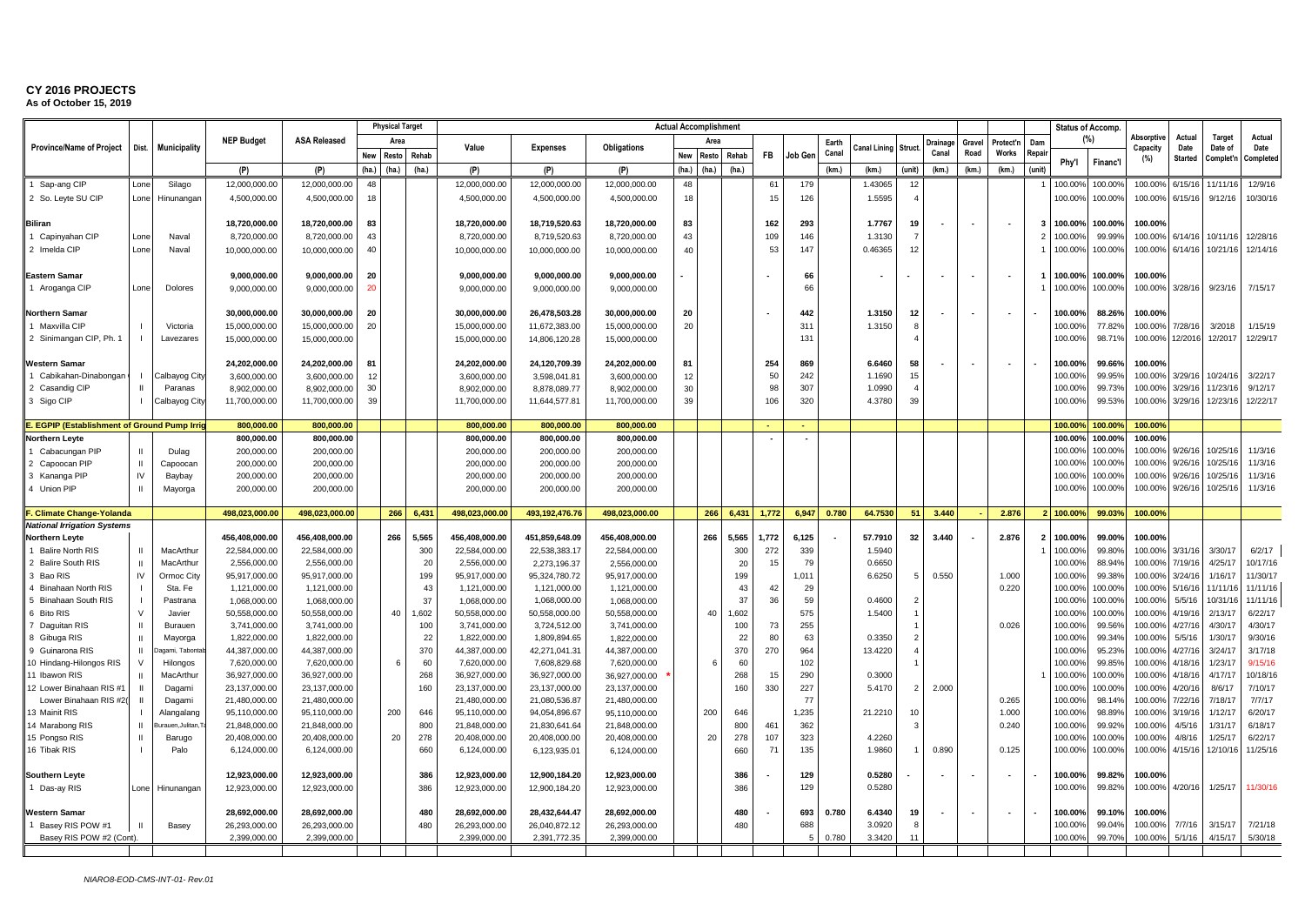**As of October 15, 2019** T/E U/F W/G

|                                       |              |                     |                   |                     |                 | <b>Physical Target</b> |       |                  |                  |                    | <b>Actual Accomplishment</b> |                 |             |           |         |       |                            |                 |          |        |                          |        | <b>Status of Accomp.</b> |          |                 |                 |               |                             |
|---------------------------------------|--------------|---------------------|-------------------|---------------------|-----------------|------------------------|-------|------------------|------------------|--------------------|------------------------------|-----------------|-------------|-----------|---------|-------|----------------------------|-----------------|----------|--------|--------------------------|--------|--------------------------|----------|-----------------|-----------------|---------------|-----------------------------|
|                                       |              |                     | <b>NEP Budget</b> | <b>ASA Released</b> |                 | Area                   |       |                  |                  |                    |                              | Area            |             |           |         | Earth |                            |                 | Drainage | Grave  | Protect'n                | Dam    | (% )                     |          | Absorptive      | Actual          | <b>Target</b> | Actual                      |
| <b>Province/Name of Project</b>       | Dist.        | <b>Municipality</b> |                   |                     | New             | Resto                  | Rehab | Value            | <b>Expenses</b>  | <b>Obligations</b> | <b>New</b>                   |                 | Resto Rehab | <b>FB</b> | Job Gen | Canal | <b>Canal Lining Struct</b> |                 | Canal    | Road   | Works                    | Repair |                          |          | Capacity<br>(%) | Date<br>Started | Date of       | Date<br>Complet'n Completed |
|                                       |              |                     | (P)               | (P)                 | (ha.)           | (ha)                   | (ha.) | (P)              | (P)              | (P)                |                              | $(ha.)$ $(ha.)$ | (ha.)       |           |         | (km)  | (km)                       | (unit)          | (km)     | (km.)  | (km)                     | (unit) | Phv'l                    | Financ'l |                 |                 |               |                             |
| <b>Engineering-Monitored Projects</b> |              |                     | 560.000.000.00    | 559.999.997.62      | 280             |                        |       | 480.211.197.82   | 403.751.569.89   | 524.744.063.43     | 280                          |                 |             |           | 5.087   | 7.950 | 23.0200                    | 205             |          | 6.440  |                          |        | 85.75%                   | 72.10%   | 93.70%          |                 |               |                             |
| <b>Northern Samar</b>                 |              |                     | 410,000,000.00    | 409,999,997.62      | 180             |                        |       | 360,944,765.75   | 289, 157, 467.99 | 409,999,997.62     | 180                          |                 |             |           | 4,459   | 7.950 | 17.9560                    | 187             |          | 6.440  | $\overline{\phantom{a}}$ |        | 88.04%                   | 70.53%   | 100.00%         |                 |               |                             |
| Bantayan Irrigation Proje             |              | San Roque           | 100,000,000.00    | 100,000,000.00      | 180             |                        |       | 100,000,000.00   | 87,866,570.74    | 100.000.000.00     | 180                          |                 |             |           | 2,501   |       | 5.1650                     | 29              |          |        |                          |        | 100.00                   | 87.87%   | 100.00%         | 9/2016          | 3/2018        | 2/28/19                     |
| 2 Bulao Irrigation Project            |              | Las Navas           | 30.000.000.00     | 29.999.999.6        |                 |                        |       | 20,132,463.73    | 10,411,390.69    | 29.999.999.61      |                              |                 |             |           | 224     |       | 4.8410                     | 14              |          |        |                          |        | 67.119                   | 34.70%   | 100.00%         | 12/1/17         |               |                             |
| 3 Hagbay Irrigation Project           |              | Las Navas           | 40.000.000.00     | 39.999.999.87       |                 |                        |       | 30,670,603.19    | 17.019.792.84    | 39.999.999.87      |                              |                 |             |           | 326     |       | 0.1500                     | 14              |          |        |                          |        | 76.68%                   | 42.55%   | 100.00%         | 12/1/1          |               |                             |
| 4 Pinipisakan Irrig. Project          |              | Las Navas           | 240,000,000.00    | 239.999.998.14      |                 |                        |       | 210, 141, 698.83 | 173,859,713.72   | 239.999.998.14     |                              |                 |             |           | 1,408   | 7.950 | 7,8000                     | 130             |          | 6.440  |                          |        | 87.56%                   | 72.44%   | 100.00%         | 6/17/16         |               |                             |
|                                       |              |                     |                   |                     |                 |                        |       |                  |                  |                    |                              |                 |             |           |         |       |                            |                 |          |        |                          |        |                          |          |                 |                 |               |                             |
| <b>Western Samar</b>                  |              |                     | 150.000.000.00    | 150.000.000.00      | 100             |                        |       | 119,266,432.07   | 114.594.101.90   | 114.744.065.81     | 100                          |                 |             |           | 628     |       | 5.0640                     | 18              |          | $\sim$ |                          |        | 79.51%                   | 76.40%   | 76.50%          |                 |               |                             |
| Calbiga Irrigation Project            |              | Calbiga             | 100,000,000.00    | 100.000.000.00      | 100             |                        |       | 100,000,000.00   | 99.850.036.09    | 100.000.000.00     | 100                          |                 |             |           | 504     |       | 3.2640                     | 10              |          |        |                          |        | 100.009                  | 99.85%   | 100.00%         | 6/1/16          | 7/25/17       | 1/12/18                     |
| 2 Gandara Irrigation Projed           |              | Gandara             | 50,000,000.00     | 50,000,000.00       |                 |                        |       | 19,266,432.07    | 14,744,065.81    | 14,744,065.81      |                              |                 |             |           | 124     |       | 1.8000                     |                 |          |        |                          |        | 38.53%                   | 29.49%   | 29.49%          | 1/16/17         | 10/13/17      |                             |
| Nacube-Concepcion Area                |              |                     |                   |                     |                 |                        |       |                  |                  |                    |                              |                 |             |           |         |       |                            |                 |          |        |                          |        |                          |          |                 |                 |               |                             |
|                                       |              |                     |                   |                     |                 |                        |       |                  |                  |                    |                              |                 |             |           |         |       |                            |                 |          |        |                          |        |                          |          |                 |                 |               |                             |
| <b>SRIP-Monitored Projects</b>        |              |                     | 370.000.000.00    | 370.000.000.00      |                 |                        |       | 363,015,183.63   | 206.675.210.17   | 370.000.000.00     |                              |                 |             |           | 4,918   |       | 9.1780                     | 79              |          |        |                          |        | 98.11%                   | 55.86%   | 100.00%         |                 |               |                             |
| <b>Northern Leyte</b>                 |              |                     | 200,000,000.00    | 200,000,000.00      |                 |                        |       | 200,000,000.00   | 109,643,160.51   | 200,000,000.00     |                              |                 |             |           | 3,230   |       | 6.7770                     | 63              |          |        |                          |        | 100.00%                  | 54.82%   | 100.00%         |                 |               |                             |
| Hibulangan SRIP                       | $\mathbf{m}$ | Villaba             | 200.000.000.00    | 200.000.000.00      |                 |                        |       | 200,000,000.00   | 109,643,160.51   | 200.000.000.00     |                              |                 |             |           | 3,230   |       | 6.7770                     | 63              |          |        |                          |        | 100.00                   | 54.82%   | 100.00%         |                 |               |                             |
| a. Dam Component                      |              |                     | 100.000.000.00    | 100.000.000.00      |                 |                        |       | 100,000,000.00   | 11,786,320.28    | 100.000.000.00     |                              |                 |             |           | 1,070   |       |                            |                 |          |        |                          |        | 100.00                   | 11.79%   | 100.00%         |                 |               | 6/30/19                     |
| b. Irrigation Facilities/FAW          |              |                     | 100,000,000.00    | 100,000,000.00      |                 |                        |       | 100,000,000.00   | 97,856,840.23    | 100,000,000.00     |                              |                 |             |           | 2,160   |       | 6,7770                     | 63              |          |        |                          |        | 100.00%                  | 97.86%   | 100.00%         | 6/24/16         | 2/18/17       | 9/10/17                     |
|                                       |              |                     |                   |                     |                 |                        |       |                  |                  |                    |                              |                 |             |           |         |       |                            |                 |          |        |                          |        |                          |          |                 |                 |               |                             |
| <b>Western Samar</b>                  |              |                     | 170.000.000.00    | 170.000.000.00      |                 |                        |       | 163,015,183.63   | 97,032,049.66    | 170.000.000.00     |                              |                 |             |           | 1,688   |       | 2.4010                     | 16              |          | $\sim$ |                          |        | 95.89%                   | 57.08%   | 100.00%         |                 |               |                             |
| Sta. Rita SRIP                        |              | Sta, Rita           | 170.000.000.00    | 170.000.000.00      |                 |                        |       | 163,015,183.63   | 97.032.049.66    | 170.000.000.00     |                              |                 |             |           | 1.688   |       | 2.4010                     | 16              |          |        |                          |        | 95.89%                   | 57.08%   | 100.00%         | 5/2/16          | 5/2/17        |                             |
| a. Dam Component                      |              |                     | 48.425.371.85     | 48.425.371.85       |                 |                        |       | 41,440,555.48    |                  | 48.425.371.85      |                              |                 |             |           | 576     |       |                            |                 |          |        |                          |        | 85.58%                   | 0.00%    | 100.00%         |                 |               |                             |
| b. Irrigation Facilities/FAW          |              |                     | 121.574.628.15    | 121,574,628.15      |                 |                        |       | 121,574,628.15   | 97.032.049.66    | 121,574,628.15     |                              |                 |             |           | 1,112   |       | 2.4010                     | 16              |          |        |                          |        | 100.00%                  | 79.81%   | 100.00%         |                 |               |                             |
|                                       |              |                     |                   |                     |                 |                        |       |                  |                  |                    |                              |                 |             |           |         |       |                            |                 |          |        |                          |        |                          |          |                 |                 |               |                             |
| <b>CARP-IC Projects</b>               |              |                     | 10.300.000.00     | 9.785.000.00        | 20 <sup>1</sup> | 15                     |       | 9.454.106.28     | 9.426.346.54     | 9.785.000.00       | 20                           | 15              |             |           | 304     |       | 2.1240                     | 12 <sub>2</sub> |          |        |                          |        | 100.00%                  | 91.52%   | 100.00%         |                 |               |                             |
| <b>Northern Samar</b>                 |              |                     | 7.300.000.00      | 6.935.000.00        | 20              |                        |       | 6,700,483.09     | 6.576.346.54     | 6.935.000.00       | 20                           |                 |             |           | 93      |       | 0.5420                     | 5.              |          | $\sim$ |                          |        | 100.00                   | 90.09%   | 100.00%         |                 |               |                             |
| 1 Cal-igang CIP                       |              | Catarman            | 7,300,000.00      | 6,935,000.00        | 20              |                        |       | 6,700,483.09     | 6,576,346.54     | 6,935,000.00       | 20                           |                 |             |           | 93      |       | 0.5420                     |                 |          |        |                          |        | 100.00%                  | 90.09%   | 100.00%         | 7/29/16         | 1/31/17       | 12/30/16                    |
|                                       |              |                     |                   |                     |                 |                        |       |                  |                  |                    |                              |                 |             |           |         |       |                            |                 |          |        |                          |        |                          |          |                 |                 |               |                             |
| Western Samar                         |              |                     | 3.000.000.00      | 2,850,000.00        |                 | 15                     |       | 2,753,623.19     | 2,850,000.00     | 2,850,000.00       |                              | 15              |             |           | 211     |       | 1.5820                     |                 |          | $\sim$ |                          |        | 100.00%                  | 95.00%   | 100.00%         |                 |               |                             |
| Osmeña CIS                            |              | Marabut             | 3,000,000.00      | 2,850,000.00        |                 | 15                     |       | 2,753,623.19     | 2,850,000.00     | 2,850,000.00       |                              | 15              |             |           | 211     |       | 1.5820                     |                 |          |        |                          |        | 100.00%                  | 95.00%   | 100.00%         | 4/25/16         | 8/22/16       | 1/12/17                     |
| adjustment of accounting entries      |              |                     |                   |                     |                 |                        |       |                  |                  |                    |                              |                 |             |           |         |       |                            |                 |          |        |                          |        |                          |          |                 |                 |               |                             |

Prepared by: Noted by: Noted by: Noted by: Noted by: Noted by: Noted by: Noted by: Noted by: Submitted by:

Engineer A Officer-In-Charge Principal Engineer C **NELTON N. SOLITE EMMA R. SIMBAJON NORMA M. MONISIT**

**MANUEL L. RAÑESES** Acting Regional Manager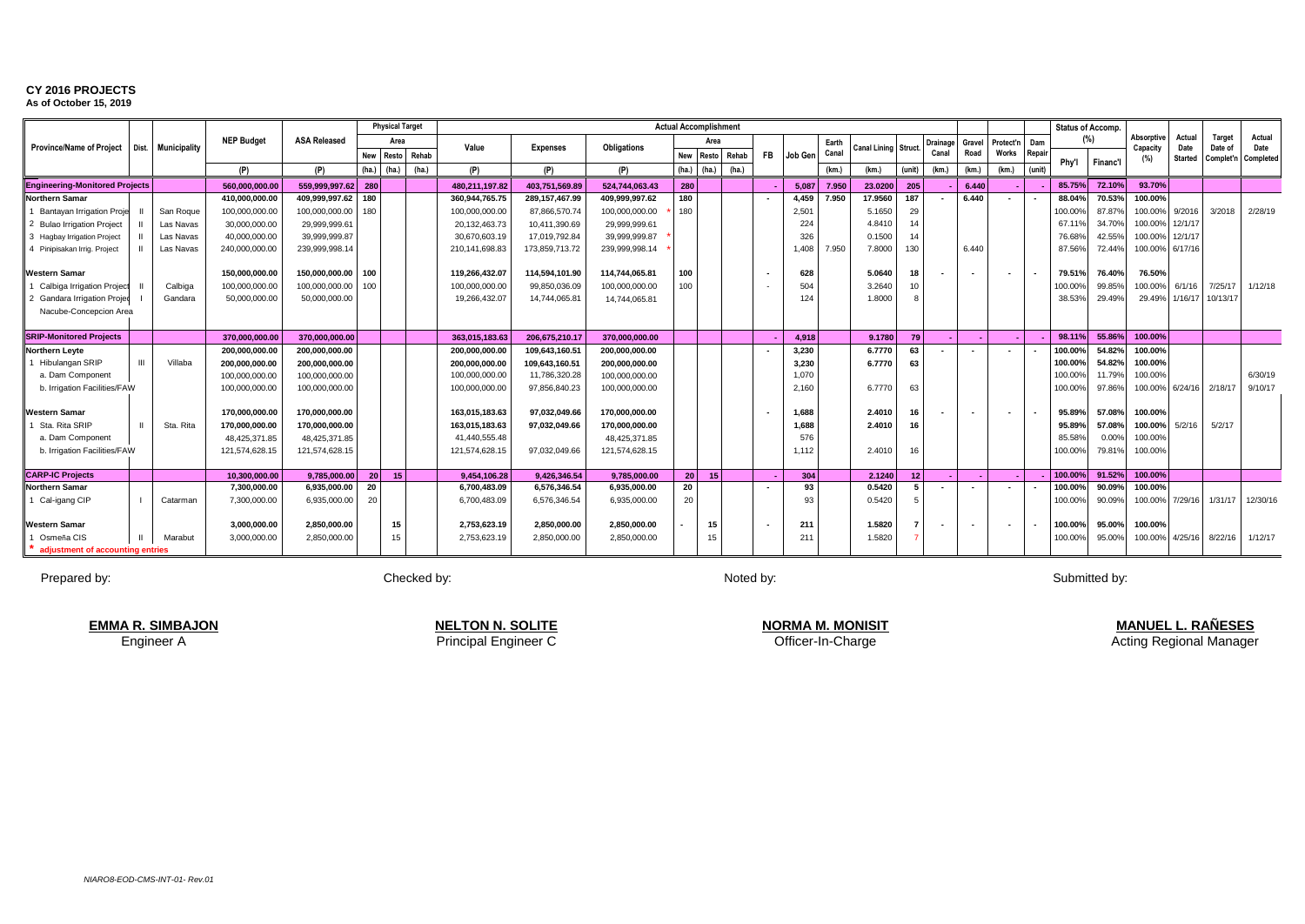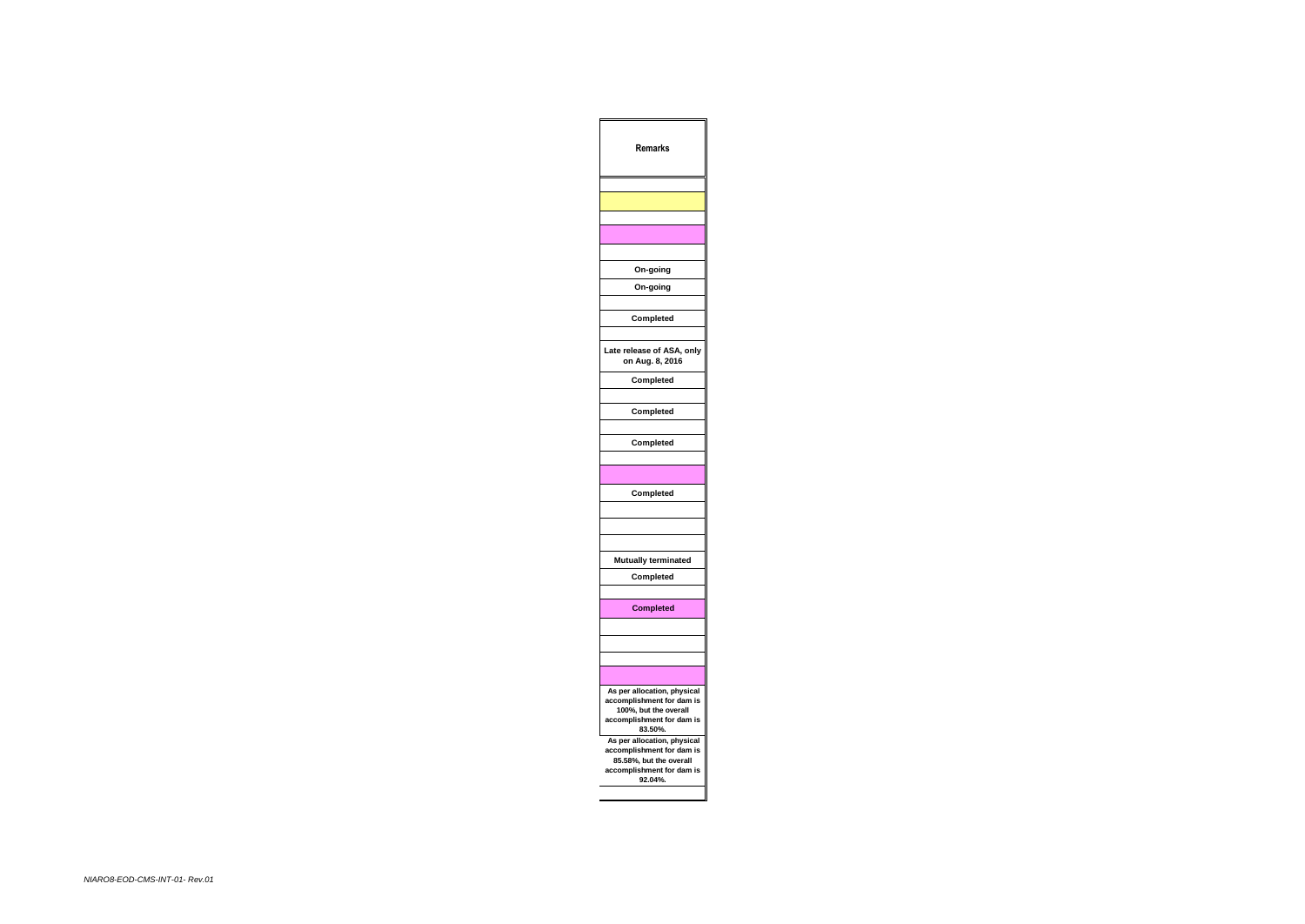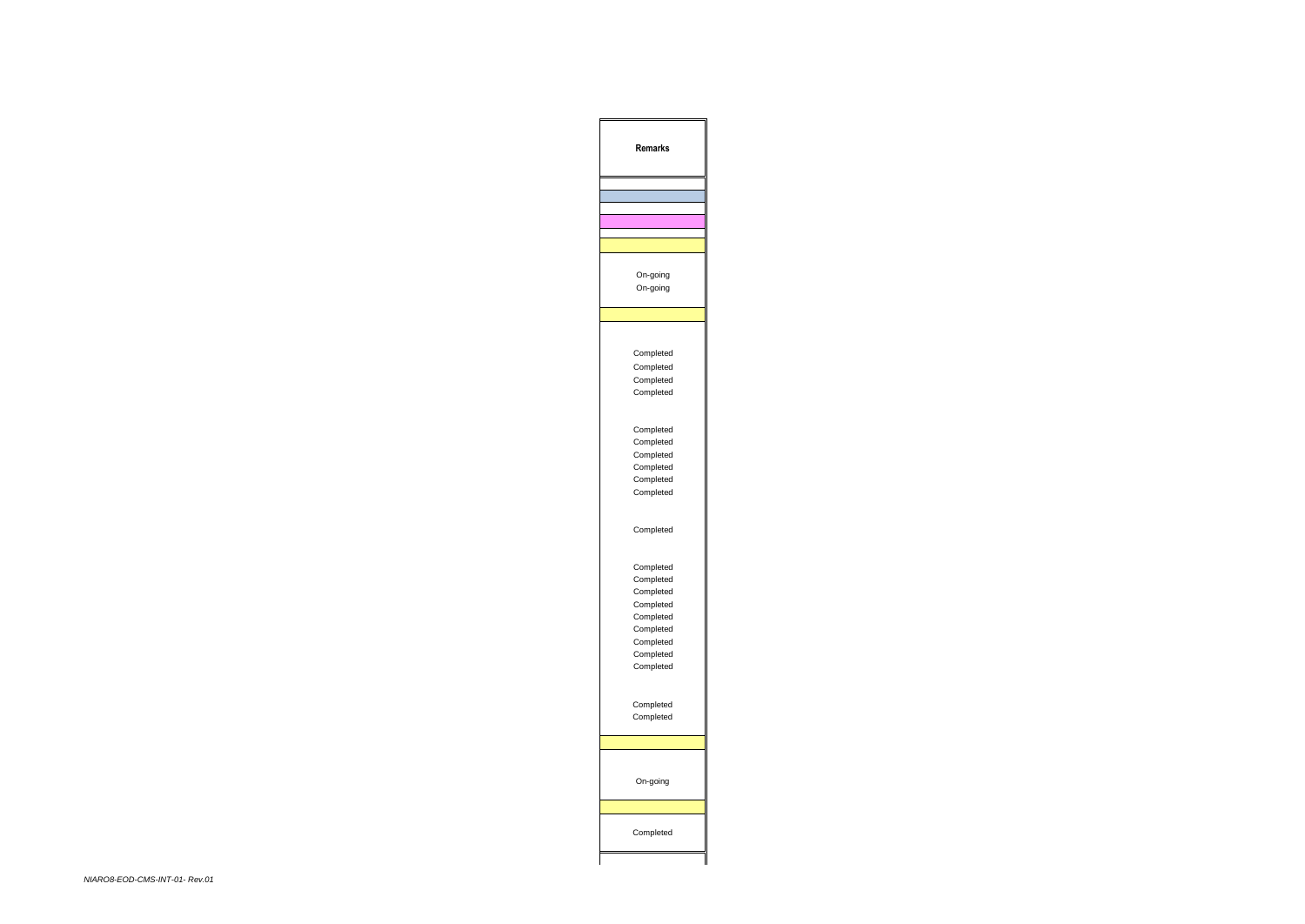| <b>Remarks</b> |
|----------------|
| Completed      |
| Completed      |
|                |
| Completed      |
| Completed      |
|                |
| Completed      |
| Completed      |
| Completed      |
| Completed      |
| Completed      |
| Completed      |
|                |
| Completed      |
| Completed      |
| Completed      |
| Completed      |
|                |
|                |
| Completed      |
| Completed      |
| Completed      |
| Completed      |
| Completed      |
| Completed      |
| Completed      |
| Completed      |
| Completed      |
| Completed      |
| Completed      |
| Completed      |
| Completed      |
| Completed      |
| Completed      |
| Completed      |
| Completed      |
| Completed      |
| Completed      |
| Completed      |
|                |